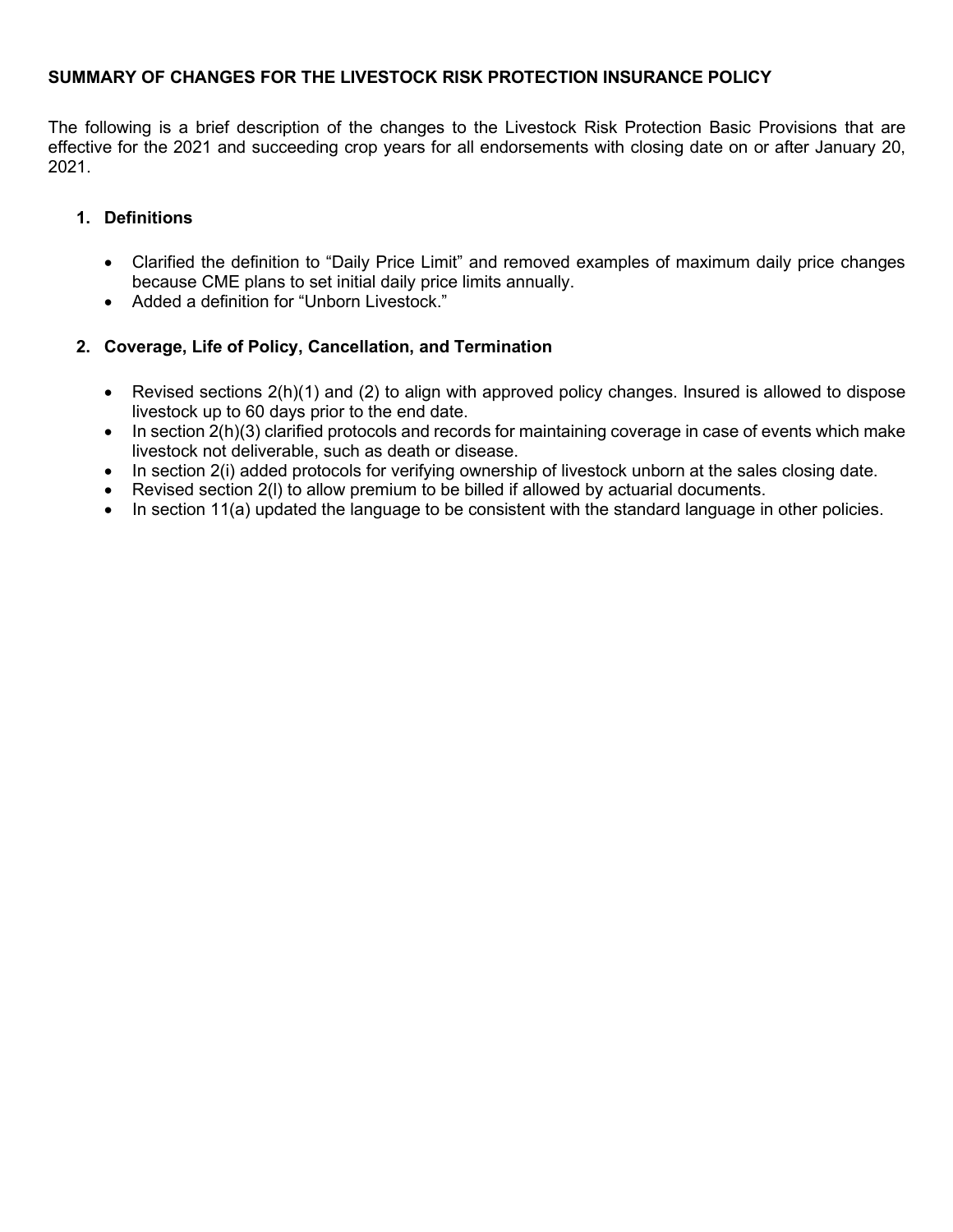# **LIVESTOCK RISK PROTECTION INSURANCE POLICY (This is a continuous policy. Refer to section 3.)**

This is a policy for Livestock Risk Protection insurance between you and the policy issuing company, and, when approved by us in writing, each shall be subject to all of the terms and conditions of this policy. Each Livestock Risk Protection policy shall be reinsured by the Federal Crop Insurance Corporation (FCIC) under the authority of sections 508(h) and 523(b) of the Federal Crop Insurance Act (Act) (7 U.S.C. § 1508(h) and 1523(b)).

All provisions of the policy and rights and responsibilities of the parties are specifically subject to the Act. The provisions of the policy may not be waived or varied in any way by the crop insurance agent or any other agent or employee of the company. Neither FCIC nor the Risk Management Agency has the authority to revise, amend or otherwise alter this policy. They can only approve or disapprove for reinsurance those terms submitted by the developer of this policy. In the event we cannot pay your loss, your claim will be settled in accordance with the provisions of this policy and paid by FCIC. No state guarantee fund will be liable for your loss.

Throughout this policy, "you" and "your" refer to the named insured shown on the approved application and "we," "us," and "our" refer to the insurance company providing insurance. Unless the context indicates otherwise, use of the plural form of a word includes the singular and use of the singular form of a word includes the plural.

AGREEMENT TO INSURE: In return for the payment of premium, and subject to all of provisions of this policy, we agree with you to provide the insurance as stated in this policy. If a conflict exists among the policy provisions, the order of priority is as follows: (1) The Special Provisions;(2) Actuarial Documents; (3) The Livestock Risk Protection Endorsement; and (4) these Basic Provisions, with the provisions of (1) controlling (2), and the provisions of (2) controlling (3).

### **BASIC PROVISIONS TERMS AND CONDITIONS**

### **1. Definitions.**

**Act** - The Federal Crop Insurance Act (7 U.S.C. 1501*et seq.*)

**Actual Ending Value** - The actual ending value is the price at the end of the insurance period as defined in each Specific Coverage Endorsement

**Actuarial Documents** - The information for the crop year, available for public inspection in your agent's office or on the RMA website, which shows the dates, coverage prices, rates, coverage levels, practices, insurable class, and other related information regarding Livestock Risk Protection coverage in the county or state.

**Agricultural Marketing Service (AMS)** - An agency of the United States Department of Agriculture (USDA). The AMS website is [https://www.ams.usda.gov.](https://www.ams.usda.gov./)

**Application** - The form required to be completed by you and approved by us in writing before insurance coverage will begin. The Application form will identify the insured and the classes of livestock or livestock product (swine, for example) to be insured.

**Assignment of Indemnity** - A transfer of policy rights, requested on our form, and effective when approved by us. It is the arrangement whereby you assign your right to an indemnity payment to another party of your choice.

**Beginning Farmer or Rancher** – An individual who has not actively operated and managed a farm or ranch in any state, with an insurable interest in a crop or livestock as an owner-operator, landlord, tenant, or sharecropper for more than five crop years, as determined in accordance with FCIC procedures. Any crop year's insurable interest may, at your election, be excluded if earned while under the age of 18, while in full-time military service of the United States, or while in post-secondary education, in accordance with FCIC procedures. A person other than an individual may be eligible for beginning farmer or rancher benefits if there is at least one individual substantial beneficial interest holder and all individual substantial beneficial interest holders qualify as a beginning farmer or rancher.

**CME** - Chicago Mercantile Exchange

**Class** - The same species of livestock or livestock product that shares common traits or characteristics and can be insured under a Specific Coverage Endorsement.

**Consent** - Approval in writing by us allowing you to take a specific action.

**Contract Change Date** - The calendar date by which we make policy changes that will be effective for the following crop year available for inspection in the agent's office or on RMA's website. (See section 2.)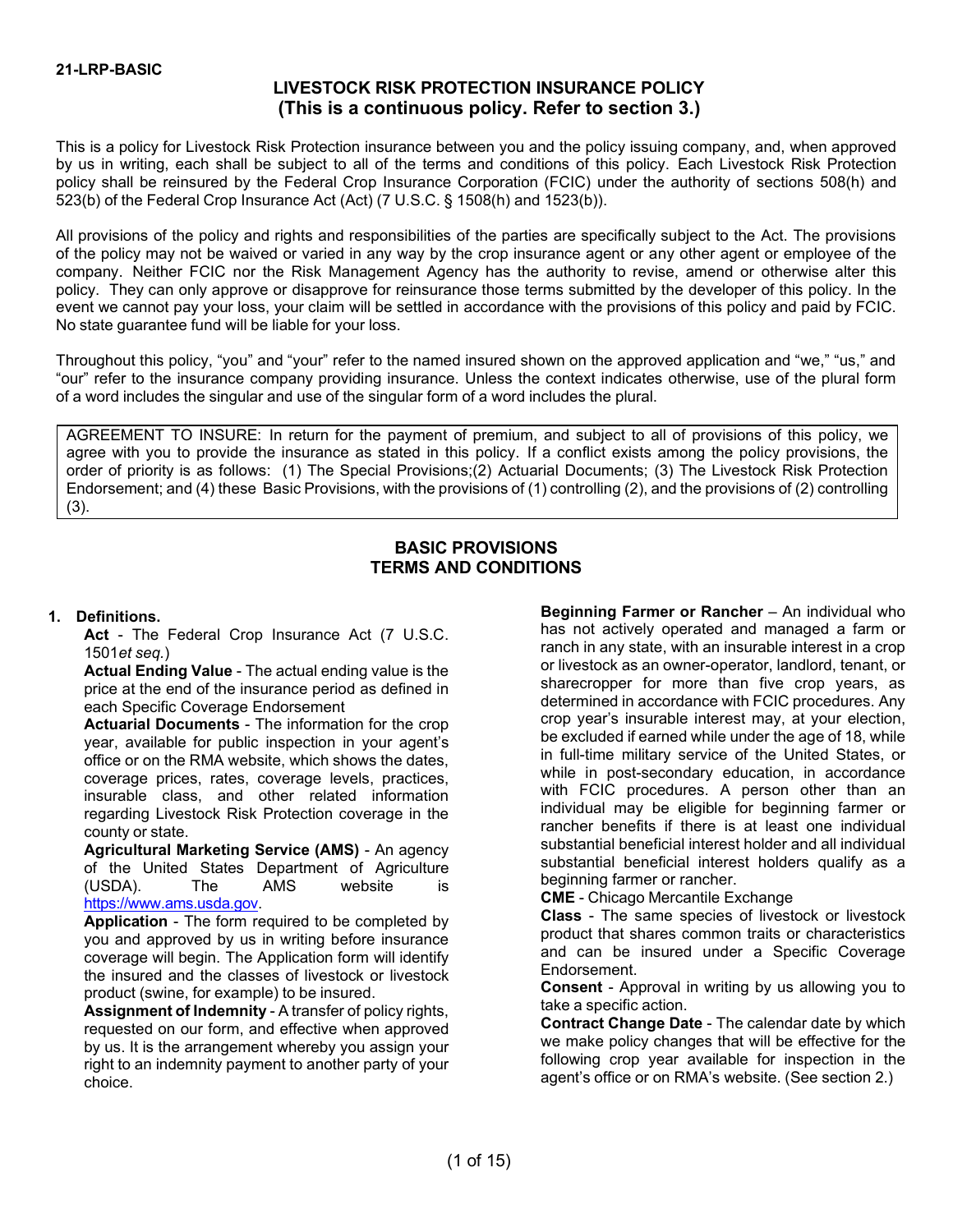**Coverage** - The insurance provided by this policy insures against a decline in price as specified in the Specific Coverage Endorsement.

**Coverage Level** - The percent of the expected ending value that is the coverage provided by the policy.

**Coverage Price** - The level of protection provided by the policy on a dollar per cwt basis as published each day on RMA's website.

**Crop Year** - The twelve-month period, beginning on July 1 and ending on the following June 30 and designated by the calendar year in which the period ends. The crop year in which the effective date falls will determine the crop year for a Specific Coverage Endorsement.

**Cwt** - Hundredweight.

**Days** - Calendar days unless otherwise noted.

**Daily Price Limit** - For a given CME futures contract, the maximum daily price change allowed by the CME, either up or down, from the previous settlement price. The Daily Price Limit is defined as the standard amount that prices may vary from day to day and does not include expanded limits.

**Deductible** - The amount determined by subtracting the coverage level from 100 percent. For example, if you elected an 85 percent coverage level, your deductible would be 15 percent (100% -  $85\% = 15\%$ ).

**Delinquent Debt** - Has the same meaning as the term defined in 7 CFR part 400, subpart U.

**Effective Date** - The date associated with the beginning of insurance for a Specific Coverage Endorsement. This is the date that coverage begins. The effective date will always be the date the rates were published on the RMA website. If the Specific Coverage Endorsement was purchased and we approved it on the day following the date the rates were published on the RMA website, the effective date is still the date that the rates were published on the RMA website.

**End Date** - The date selected by you, and stated in the Specific Coverage Endorsement, that coverage under a Specific Coverage Endorsement ends.

**Ending Period** - The period specified by the Specific Coverage Endorsement, ending on the end date, over which the actual ending value is determined.

**Expected Ending Value** - The expected value of the livestock at the end of the coverage period, as published on the RMA website.

**FCIC** - The Federal Crop Insurance Corporation, a wholly owned government corporation within USDA.

**Insured** - The named person(s) shown on the application approved by us. This term does

not extend to any other person having a share or interest in the livestock or livestock products.

**Insured Share** - Your percentage of insurable interest as an owner in the covered livestock or livestock product at the time coverage attaches.

**Insured Value** - The insured value is the total dollar amount of coverage calculated by multiplying the number of livestock or livestock product insured under the Specific Coverage Endorsement by the target weight (as shown in the Specific Coverage Endorsement), by the coverage price (in dollars per cwt.), and by the insured share.

**Lean Weight** - Lean weight is a measure of animal carcass weight, presented in cwt. To convert live weight to lean weight, multiply the live weight by the factor specified in the Specific Coverage Endorsement. For example, for hogs, a 2.50 cwt. per head live weight multiplied by .74 is equal to 1.85 cwt. lean weight.

**Limited Resource Farmer or Rancher** Has the same meaning as the term defined by USDA at [https://lrftool.sc.egov.usda.gov/LRP\\_Definition.aspx](https://lrftool.sc.egov.usda.gov/LRP_Definition.aspx) or successor website.

**Live Weight** - Live weight is a measure of the live animal's weight, stated in cwt.

**Livestock** - A species of domestic animals sharing the same traits or characteristics which are insurable under a Specific Coverage Endorsement.

**Livestock Product** - A product derived from the type of livestock which is insurable under a Specific Coverage Endorsement.

**Offset** - The act of deducting one amount from another amount.

**Person** - An individual or an association, corporation, estate, partnership, trust, or other legal entity, and, where applicable, a State or a political subdivision or agency of a State. "Person" does not include the United States Government or any agency thereof.

**Policy** - The agreement between you and us consisting of the application approved by us in writing, these Basic Provisions, the Specific Coverage Endorsement, the Special Provisions, other applicable endorsements, and the actuarial documents for the insured livestock or livestock product.

**Premium Billing Date** – If applicable, the earliest date upon which you will be billed for the Specific Coverage Endorsement. The premium billing date is the first day of the month following the end date for the Specific Coverage Endorsement and is contained in the actuarial documents.

**Producer Premium** - Total premium minus the premium subsidy paid by FCIC.

**Risk Management Agency (RMA)** - An agency within USDA, who operates the crop insurance programs, including all livestock insurance programs on behalf of FCIC and whose Internet website is [https://www.rma.usda.gov.](https://www.rma.usda.gov./)

**Sales Closing Date** - The effective date of the Specific Coverage Endorsement.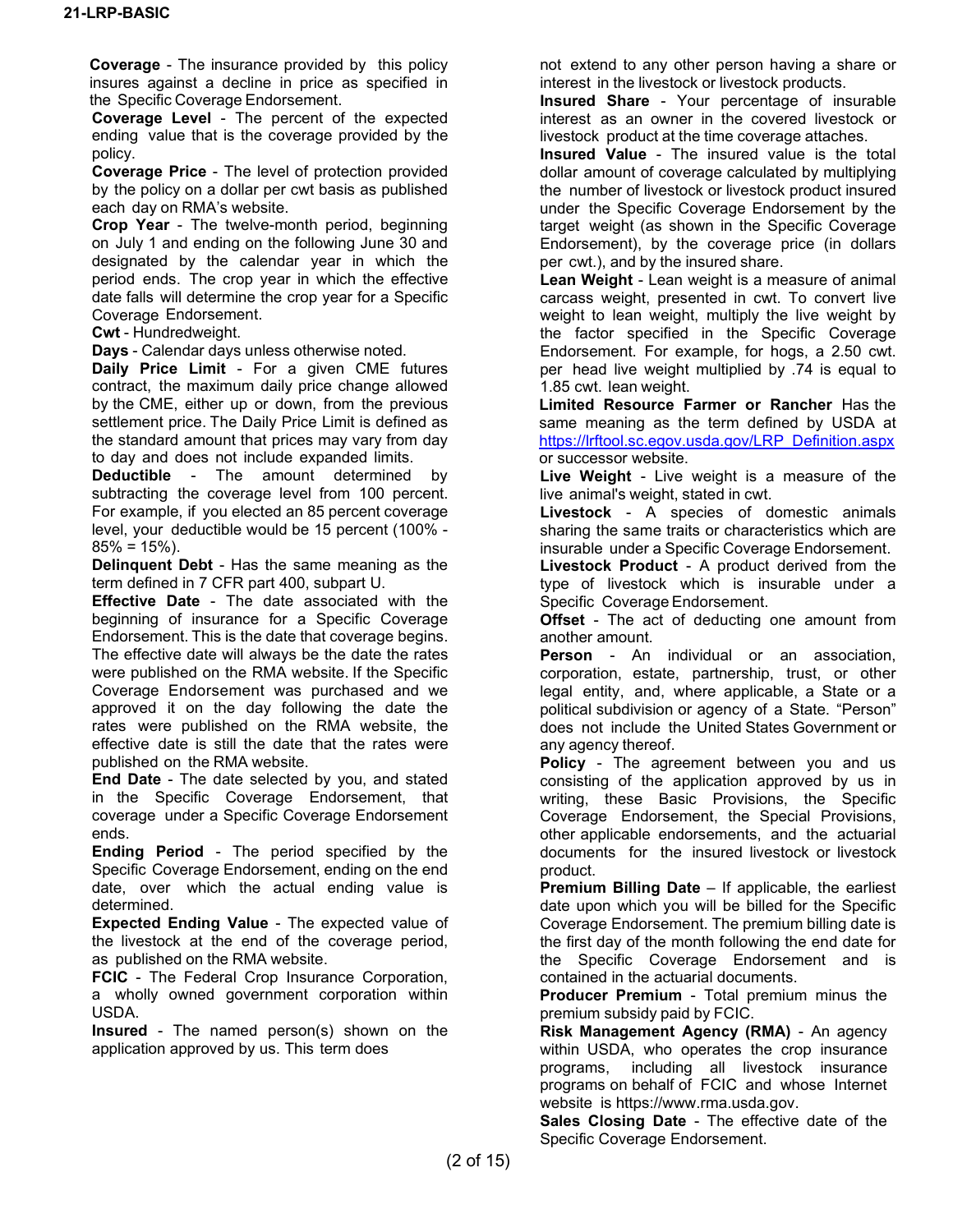**Sales Period** - The period of time that begins when the coverage price and rates are posted and ends at 9:00 am Central Time the following calendar day or as otherwise specified in each Specific Coverage Endorsement. Sales will not available for purchase on any period that would have an effective date of a Federal or a market holiday or as otherwise specified in each Specific Coverage Endorsement.

**Special Provisions** - The part of the policy that contains specific provisions of insurance for each insured class and may vary by geographic area.

**Specific Coverage Endorsement (SCE)** - An endorsement to the policy necessary to provide coverage that includes information about the class to be insured.

**Substantial Beneficial Interest** - An interest held by any person of at least 10 percent in the applicant or insured. A spouse who resides in the household or households of the applicant or insured will be considered to have a substantial beneficial interest in the applicant or insured unless the spouse can prove that the class covered by the Specific Coverage Endorsement is in a totally separate farming operation in accordance with FCIC procedures and the spouse derives no benefit from the farming operation of the insured or applicant.

**Target Weight** - The anticipated weight at the end date as specified in the Specific Coverage Endorsement.

**Termination Date** - The calendar date contained in the actuarial documents upon which your insurance ceases to be in effect because of nonpayment of any amount due us under the policy, including premium if applicable.

**Unborn Livestock –** Livestock not born on the effective date but expected to be marketed before the end date.

**Veteran Farmer or Rancher**- An individual who has served active duty in the United States Army, Navy, Marine Corps, Air Force, or Coast Guard, including the reserve components; was discharged or released under conditions other than dishonorable; and:

(1) Has not operated a farm or ranch;

(2) Has not operated a farm or ranch for not more than 5 years; or

(3) First obtained status as a veteran during the most recent 5-year period.

A person, other than an individual, may be eligible for veteran farmer or rancher benefits if all substantial beneficial interest holders qualify as a veteran farmer or rancher. A spouse's veteran status does not impact whether an individual is considered a veteran farmer or rancher.

**USDA** - United States Department of Agriculture.

- **2. Coverage, Life of Policy, Cancellation, and Termination.**
	- (a) This policy provides coverage to protect you against price decreases during the insurance period.
	- (b) The application and/or SCE must be received by

us not later than the sales closing date. If cancellation or termination of insurance coverage occurs for any reason, including but not limited to indebtedness, suspension, debarment, disqualification, cancellation by you or us or violation of the controlled substance provisions of the Food Security Act of 1985, a new application must be filed for the livestock or livestock product.

- (c) Coverage will not be provided if you are ineligible under the policy or under any Federal statute or regulation.
- (d) Unless otherwise limited by section 4 of this policy, an application for coverage under this policy may be submitted during the sales period, must be approved in writing by us before you can purchase coverage under an SCE, and must contain all the information required by us to be approved to insure your livestock or livestock product.
- (e) To obtain coverage on a specific livestock class, you must submit an SCE during the sales period that identifies the class, the location of the livestock to be covered, the effective date of coverage, the number of covered livestock, the target weight at the end date, the coverage price, and percent of your insured share. Any SCE submitted without these elements or outside of the sales period will not be accepted.
- (f) Your agent does not have authority to bind coverage under this policy. Once approved by us in writing coverage for the class described in the SCE begins on the effective date.
- (g) During each crop year where a policy is in effect, you may obtain coverage for as many head of livestock, under as many different SCEs, as you are eligible for, subject to the following restrictions:
	- (1) Coverage applies only to the class in which you have an insured share;
	- (2) You may not cover the same livestock or livestock products under more than one SCE at any one time;
	- (3) You may not have any other FCIC reinsured livestock price policy covering the same class of livestock at the same time; and
	- (4) The amount of any class that may be covered may be limited by the applicable SCE.
- (h) Coverage provided under each SCE will:
	- (1) Expire on the end date if:
		- (i) you do not dispose of your share in the insured livestock or livestock product prior to the end date, or
		- (ii) you dispose of your insured share in the insured livestock or livestock product during the last 60 days of coverage.
	- (2) Be terminated on the date of disposal for any portion of your insured share in the insured livestock or livestock product disposed of prior to the last 60 days of coverage, unless that portion of your share is properly transferred, on our form, to an eligible transferee under section 17.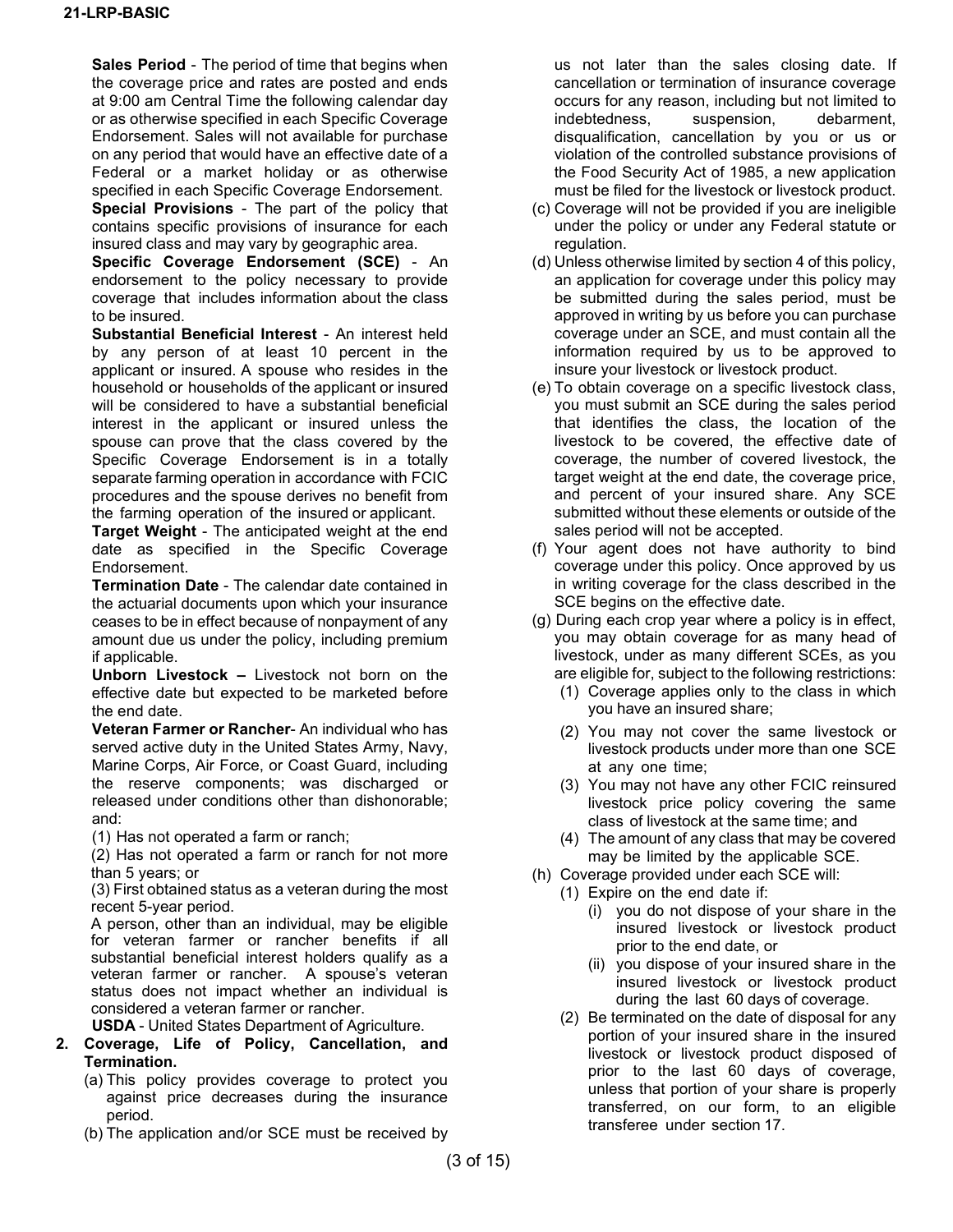- (i) Termination will be effectuated by reducing the number of livestock insured under the applicable SCE.
- (ii) No indemnity will be paid for any portion of the endorsement that is terminated.
- (iii) Because no indemnity is due as a result of a breach of this policy, no premium for any terminated portion will be refunded
- (3) Expire on the end date if at any time during the coverage period your livestock are seized, quarantined or destroyed by order of any governmental authority, or your livestock are not deliverable due to death or disease, and you provide us written notice of such circumstance within 72 hours after your knowledge of the livestock's death.
	- (i) For any livestock that die and we do not receive proper notification, that portion of the endorsement will be terminated.
	- (ii) For unborn feeder cattle or swine, written notice of death needs to include either evidence of pregnancy, or records on number of born livestock in one of the prior three years. If records for prior years are used in place of evidence of pregnancy, then the number of livestock born in a prior year must be higher than the number of insured unborn livestock. Valid records include, but are not limited to, veterinary reports, or supply or sales contracts.
	- (iii) Termination will be effectuated by reducing the number of livestock insured under the applicable SCE. No indemnity will be paid for any portion of the endorsement that is terminated.
	- (iv) Because no indemnity is due as a result of a breach of this policy, no premium for any terminated portion will be refunded, and any unpaid premium is still owed.
- (i) Coverage provided for unborn livestock requires that livestock are born prior to the SCE end date. For all insured livestock types, unless written notice is provided to us per section 2(h)(3), no indemnity will be paid if proof of ownership of live livestock is not provided upon request from us. Failure to provide ownership records upon request will result in no indemnity due but premium is still owed.
- (j) With respect to your application for coverage under this policy and or SCE:
	- (1) You must include your social security number (SSN) if you are an individual (if you are an individual applicant operating as a business, you may provide an employer identification number (EIN) but you must also provide your

SSN); or

- (2) You must include your EIN if you are a person other than an individual;
- (3) In addition to the requirements of section  $2(j)(1)$  or  $(2)$ , you must include the following for all persons who have a substantial beneficial interest in you:
	- (i) The SSN for individuals; or
	- (ii) The EIN for persons other than individuals and the SSNs for all individuals that comprise the person with the EIN if such individuals also a substantial beneficial interest in you;
- (4) Your application will not be accepted, and no insurance will be provided if the application does not contain your SSN or EIN. If your application contains an incorrect SSN or EIN for you, your application will be considered not to have been accepted, no insurance will be provided for the year of application and for any subsequent crop years, as applicable, and such policies will be void if:
	- (i) Such number is not corrected by you; or
	- (ii) You correct the SSN or EIN but:
		- (A) You cannot prove that any error was inadvertent (Simply stating the error was inadvertent is not sufficient to prove the error was inadvertent); or
		- (B) It is determined that the incorrect number would have allowed you to obtain disproportionate benefits under the crop insurance program, you are determined to be ineligible for insurance or you could avoid an obligation or requirement under any State or Federal law;
- (5) With respect to persons with a substantial beneficial interest in you:
	- (i) The coverage for all the livestock or livestock products included on your SCEs will be reduced proportionately by the percentage interest in you of persons with a substantial beneficial interest in you (presumed to be 50 percent for spouses of individuals) if the SSNs or EINs of such persons are included on your application, the SSNs or EINs are correct, and the persons with a substantial beneficial interest in you are ineligible for insurance;
	- (ii) The coverage for all livestock or livestock products included on your SCEs for all applicable crop years, will be void if the SSN or EIN of any person with a substantial beneficial interest in you is incorrect or is not included on your application and:
		- (A) Such number is not corrected or provided by you, as applicable;
		- (B) You cannot prove that any error or omission was inadvertent (Simply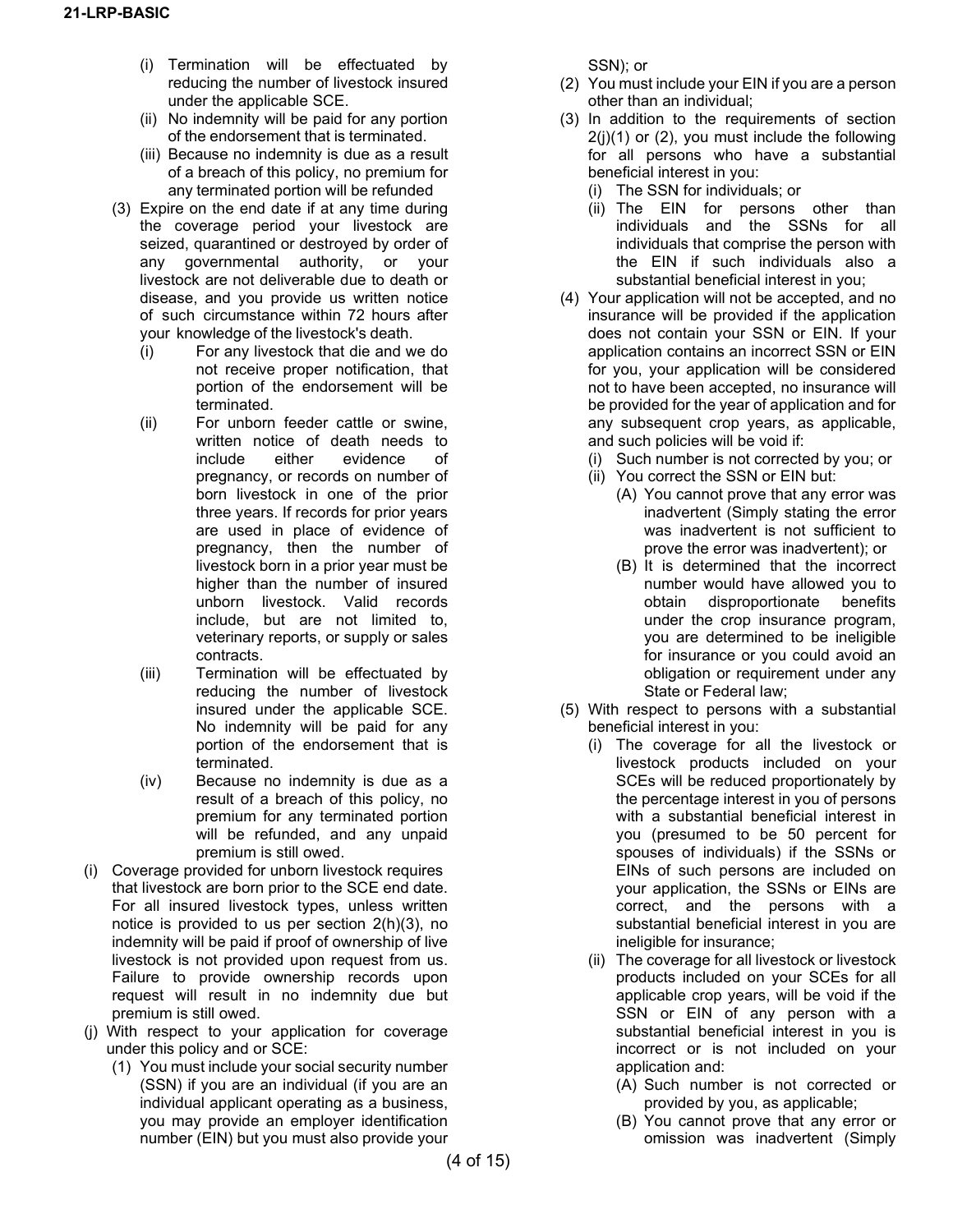stating the error or omission was inadvertent is not sufficient to prove<br>the error or omission was error or omission was inadvertent); or

- (C) Even after the correct SSN or EIN is provided by you, it is determined that the incorrect or omitted SSN or EIN would have allowed you to obtain disproportionate benefits under the crop insurance program, the person with a substantial beneficial interest in you is determined to be ineligible for insurance, or you or the person with a substantial beneficial interest in you could avoid an obligation or requirement under any State or Federal law; or
- (iii) Except as provided in sections  $2(j)(5)(ii)(B)$  and  $(C)$ , your policies will not be voided if you subsequently provide the correct SSN or EIN for persons with a substantial beneficial interest in you and the persons are eligible for insurance;
- (6) When any of your policies are void under sections  $2(j)(4)$  or  $(5)$ :
	- (i) You must repay any indemnity that may have been paid for all applicable livestock or livestock products and crop years as determined by us;
	- (ii) Even though the policies are void, you will still be required to pay an amount equal to 20 percent of the premium that you would otherwise be required to pay; and
	- (iii) If you previously paid premium or administrative fees, any amount in excess of the amount required in section 2(j)(6)(ii) will be returned to you;
- (7) Notwithstanding any of the provisions in this section, if you certify to an incorrect SSN or EIN, or receive an indemnity and the SSN or EIN was not correct, you may be subject to civil, criminal or administrative sanctions;
- (8) If any of the information regarding persons with a substantial beneficial interest in you changes after the cancellation date for the previous crop year, you must revise your application by the cancellation date for the current crop year to reflect the correct information. However, if such information changed less than 30 days before the cancellation date for the current crop year, you must revise your application by the cancellation date for the next crop year. If you fail to provide the required revisions, the provisions in section 2(j)(5) will apply; and
- (9)If you are, or a person with a substantial beneficial interest in you is, not eligible to obtain a SSN or EIN, whichever is required, you must request an assigned number for the purposes of this policy from us:
- (i) A number will be provided only if you can demonstrate you are, or a person with a substantial beneficial interest in you is, eligible to receive Federal benefits;
- (ii) If a number cannot be provided for you in accordance with section 2(j)(9)(i), your application will not be accepted; or
- (iii) If a number cannot be provided for any person with a substantial beneficial interest in you in accordance with section 2(j)(9)(i), the amount of coverage for all crops on the application will be reduced proportionately by the percentage interest of such person in you.
- (k) Either you or we may cancel this policy in writing at any time prior to the July 1 renewal date as long as there are no SCEs in effect.
- (l) No insurance coverage is in effect with this application until a SCE is written and as applicable premium is paid for that SCE, unless a different premium billing date is provided in the actuarial documents, in accordance with section 5.
- (m) Any amount owed to us for any policy authorized under the Act will be offset from any indemnity or prevented planting due you for this or any other crop insured with us under the authority of the Act.
	- (1) Even if your claim has not yet been paid, you must still pay the premium on or before the termination date for you to remain eligible for insurance.
	- (2) If we offset any amount due us from an indemnity or prevented planting payment owed to you, the date of payment for the purpose of determining whether you have a delinquent debt will be the date that you submit the claim for indemnity in accordance with section 9. (Indemnity Payments for Losses.).
	- (3) For this agricultural commodity policy, your premium and administrative fees will be offset from any indemnity or prevented planting payment due you even if it is prior to the premium billing date.
	- (4) For any other agricultural commodity policy insured with us and it is:
		- (i) Prior to the premium billing date, and you agree, your premium and administrative fees will be offset from any indemnity or prevented planting payment due you; or
		- (ii) On or after the premium billing date, your premium and administrative fees will be offset from any indemnity or prevented planting payment due you.
- (n) A delinquent debt for any policy will make you ineligible to obtain crop insurance authorized under the Act for any subsequent crop year and result in termination of all policies in accordance with section 2(n)(2).
	- (1) With respect to ineligibility: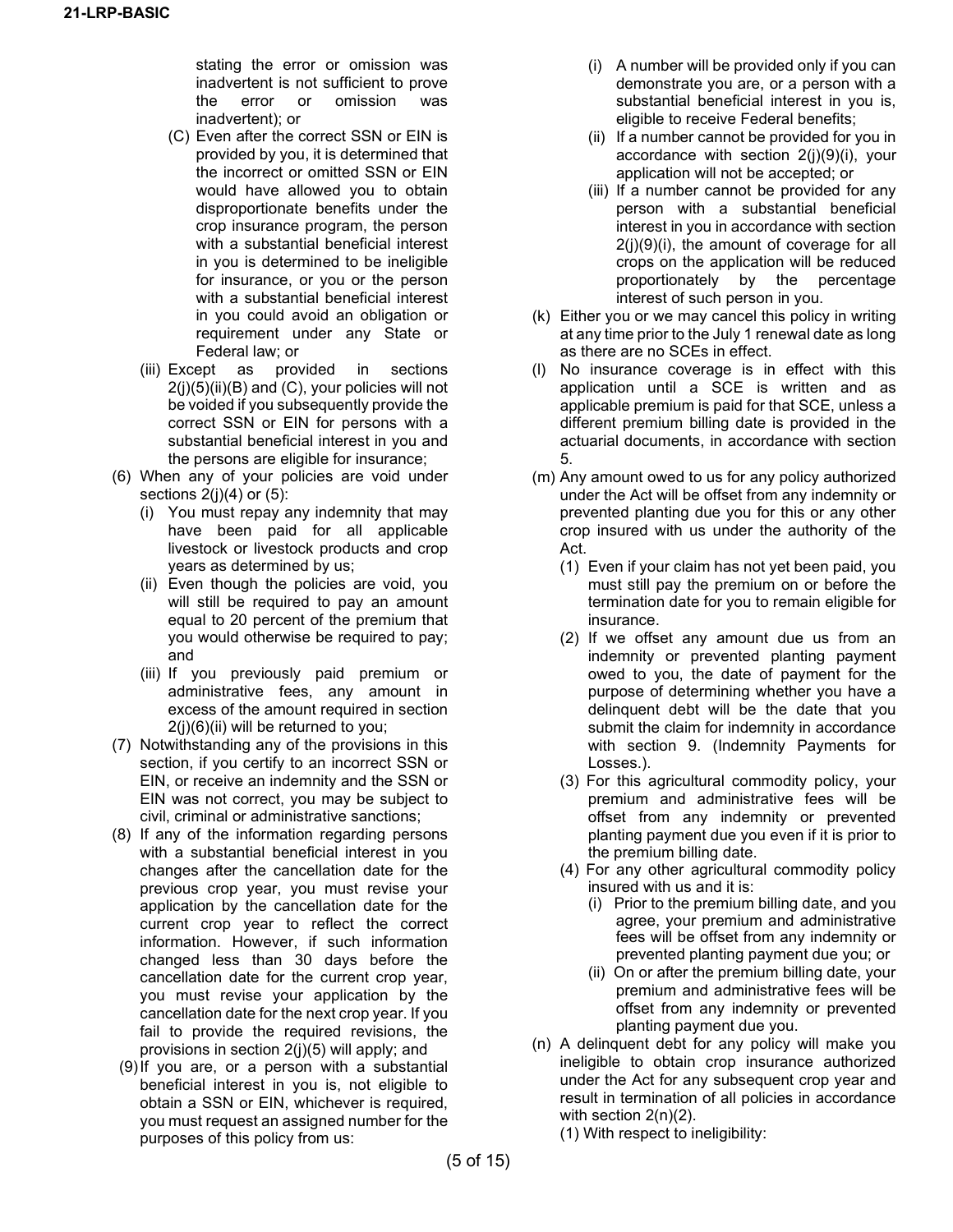- (i) Ineligibility for crop insurance will be effective on:
	- (A) The date that a policy was terminated in accordance with section 2(n)(2) for the crop for which you failed to pay premium, an administrative fee, or any related interest owed, as applicable;
	- (B) The payment due date contained in any notification of indebtedness for any overpaid indemnity if you fail to pay the amount owed, including any related interest owed, as applicable, by such due date; or
	- (C) The termination date for the crop year prior to the crop year in which a scheduled payment is due under a written payment agreement if you fail to pay the amount owed by any payment date in any agreement to pay the debt;
- (ii) If you are ineligible and a policy has been terminated in accordance with section 2(n)(2), you will not receive any indemnity and such ineligibility and termination of the policy may affect your eligibility for benefits under other USDA programs. Any indemnity payment that may be owed for the policy before it has been terminated will remain owed to you, but may be offset in accordance with section 2(h), unless your policy was terminated in accordance with sections  $2(n)(2)(i)(A)$ ,  $(B)$ , or  $(D)$ .
- (2) With respect to termination:
	- (i) Termination will be effective on:
		- (A) For a policy with unpaid administrative fees or premiums, the termination date immediately subsequent to the billing date for the crop year (For policies for which the sales closing date is prior to the termination date, such policies will terminate for the current crop year even if insurance attached prior to the termination date. Such termination will be considered effective as of the sales closing date and no insurance will be considered to have attached for the crop year and no indemnity will be owed);
		- (B) For a policy with other amounts due, the termination date immediately following the date you have a delinquent debt (For policies for which the sales closing date is prior to the termination date, such policies will terminate for the current crop year even if insurance attached prior to the termination date. Such termination will be considered

effective as of the sales closing date and no insurance will be considered to have attached for the crop year and no indemnity will be owed);

- (C) For all other policies that are issued by us under the authority of the Act, the termination date that coincides with the termination date for the policy with the delinquent debt or, if there is no coincidental termination date, the termination date immediately following the date you become ineligible;
- (D) For execution of a written payment agreement and failure to make any scheduled payment, the termination date for the crop year prior to the crop year in which you failed to make the scheduled payment (for this purpose only, the crop year will start the day after the termination date and end on the next termination date, e.g., if the termination date is November 30 and you fail to make a payment on November 15, 2019, your policy will terminate on November 30, 2018, for the 2019 crop year); or
- (ii) For all policies terminated under sections  $2(n)(2)(i)(A)$ ,  $(B)$ , or  $(D)$ , any indemnities paid subsequent to the termination date must be repaid.
- (iii) Once the policy is terminated, it cannot be reinstated for the current crop year unless:
	- (A) The termination was in error;
	- (B) The Administrator of the Risk Management Agency, at his or her sole discretion, determines that the following are met:
		- (1) In accordance with 7 CFR part 400, subpart U, and FCIC issued procedures, you provide documentation that your inadvertent failure to pay your debt is due to an unforeseen or unavoidable event or other extenuating circumstances that created the inadvertent failure for you to make timely payment;
		- (2) You remit full payment of the delinquent debt owed to us or<br>FCIC with your request FCIC with your request submitted in accordance with section 2(n)(2)(iii)(B)(3); and
		- (3) You submit a written request for reinstatement of your policy to us no later than 60 days after the termination date or the missed payment date of a previously executed written payment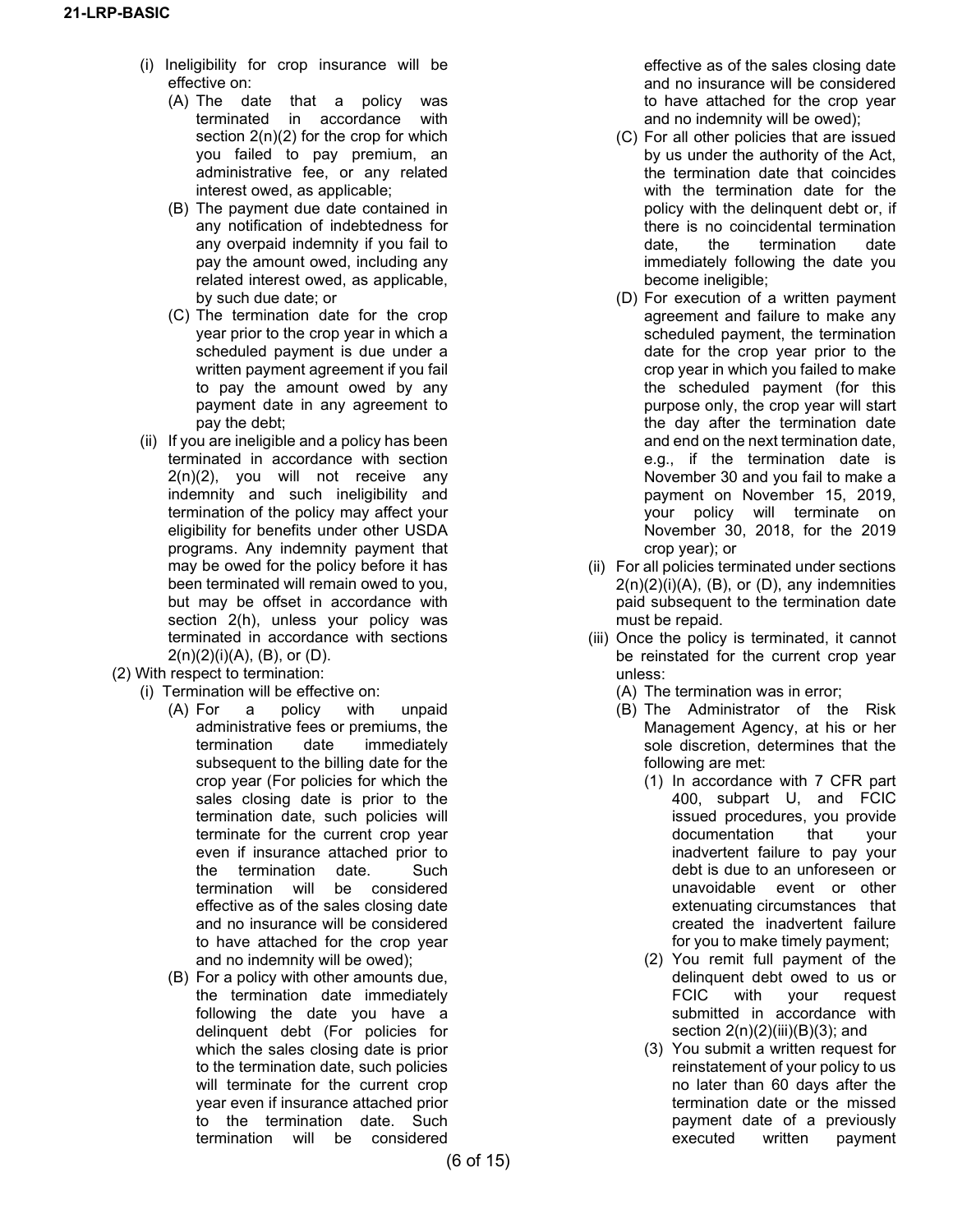agreement, or in the case of overpaid indemnity or any amount that became due after the termination date, the due date specified in the notice to you of the amount due, if applicable.

- (i) If authorization for reinstatement, as defined in 7 CFR part 400, subpart U, is granted, your policies will be reinstated effective at the beginning of the crop year for which you were determined ineligible, and you will be entitled to all applicable benefits under such policies, provided you meet all eligibility requirements and comply with the terms of the policy; and
- (ii) There is no evidence of fraud or misrepresentation; or
- (C) We determine that, in accordance with 7 CFR part 400, subpart U, and FCIC procedures, the following are met:
	- (1) You can demonstrate:
		- (i) You made timely payment for the amount of premium owed but you inadvertently omitted some small amount, such as the most recent month's interest or a small administrative fee;
		- (ii) The amount of the payment was clearly transposed from the amount that was otherwise due (For example, you owed \$892 but you paid \$829);
		- (iii) You timely made the full payment of the amount owed but the delivery of that payment was delayed, and was postmarked no more than seven calendar days after the termination date or the missed payment date of a previously executed written payment agreement, or in the case of overpaid indemnity or any amount that became due after the termination date, the due date specified in a notice to you of an amount due, as applicable.
		- (iv) For previously executed written payment agreements, you made the full payment of the scheduled payment amount owed within 15 calendar days after the missed payment date.
	- (2) You remit full payment of the delinquent debt owed to us; and
	- (3) You submit a written request for reinstatement of your policy to us in accordance with 7 CFR part 400, subpart U, and applicable procedures no later than 30 days after the termination date or the missed payment

date of a previously executed written payment agreement, or in the case of overpaid indemnity or any amount that became due after the termination date, the due date specified in the notice to you of the amount due, if applicable; and

- (4) If authorization for reinstatement, as defined in 7 CFR part 400, subpart U, is granted, your policies will be reinstated effective at the beginning of the crop year for which you were determined ineligible, and you will be entitled to all applicable benefits under such policies, provided you meet all eligibility requirements and comply with the terms of the policy; and
- (5) There is no evidence of fraud or misrepresentation.
- (iv) A determination made under:
	- $(A)$  Section  $2(n)(2)(iii)(B)$  may only be appealed to the National Appeals Division in accordance with 7 CFR part 11; and
	- (B) Section  $2(n)(2)(iii)(C)$  may only be appealed in accordance with section 11.
- (3) To regain eligibility, you must:
	- (i) Repay the delinquent debt in full;
	- (ii) Execute a written payment agreement, in accordance with 7 CFR part 400, subpart U, and make payments in accordance with the agreement; or
	- (iii) Have your debts discharged in bankruptcy.
- (4) After you become eligible for crop or livestock insurance, if you want to obtain coverage for your crops or livestock, you must submit a new application on or before the sales closing date for the crop (Since applications for crop insurance cannot be accepted after the sales closing date, if you make any payment after the sales closing date, you cannot apply for insurance until the next available sales closing date).
- (5) For example, for the 2021 crop year, if you purchase a Livestock Risk Protection Policy, with a termination date of June 30, 2021 and you do not pay the premium or other amounts due by the termination date, your livestock policy will terminate retroactive to the sales closing date that immediately follows the sales period for which the premium is delinquent, even if insurance has already attached to a subsequent sales period. The ineligibility date would be June 30, 2021. In accordance with section 2  $(n)(2)(i)(C)$ , for any other policy issued under the authority of the Federal Crop Insurance Act that does not have the same termination date of June 30, the termination for such other policy will be effective on the termination date following when a policyholder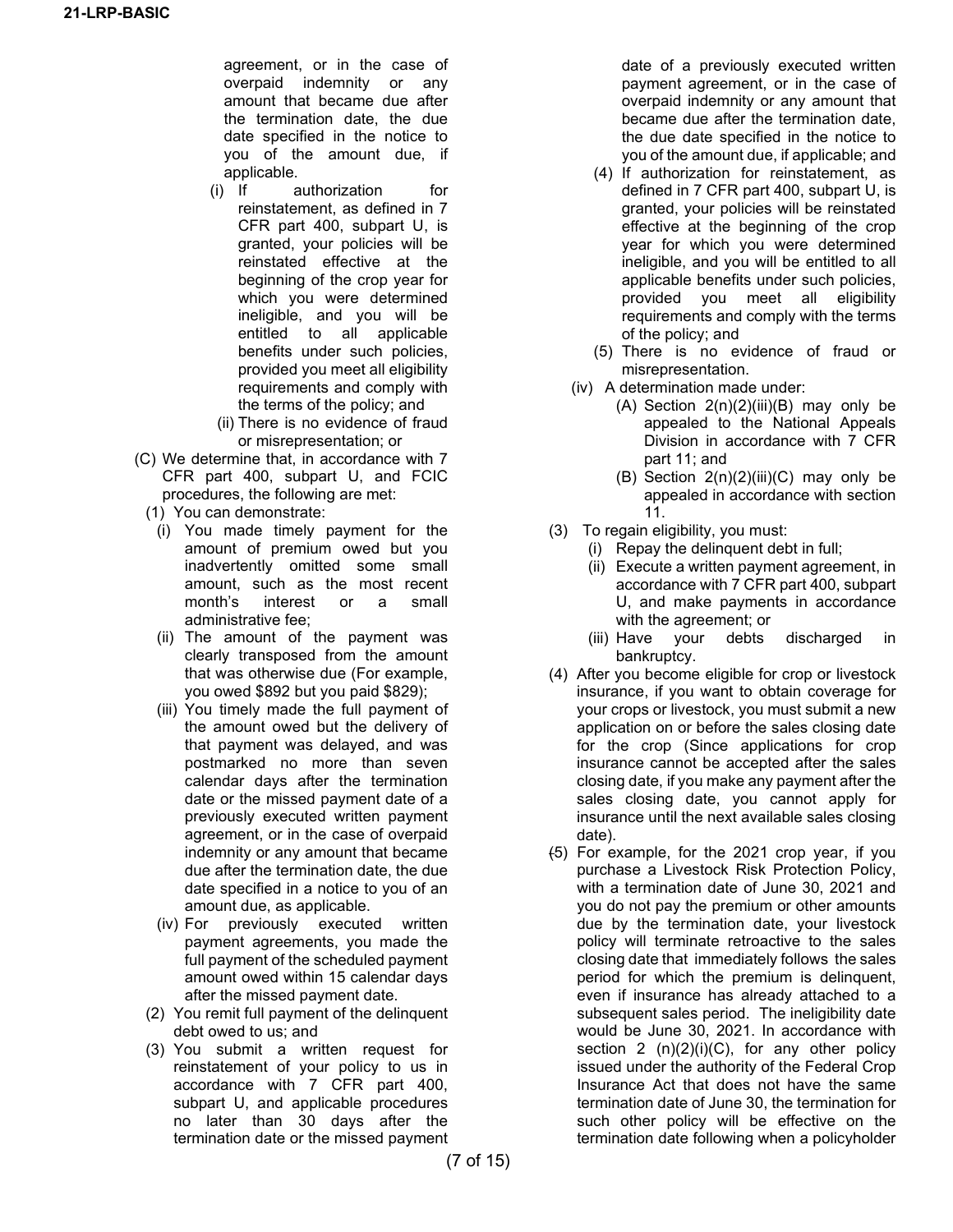becomes ineligible. For example, a producer purchased a Livestock Risk Protection SCE on July 5, 2020 and did not pay the premium by the premium due date and subsequently purchased a Federal reinsured corn policy on March 15, 2021. The Livestock Risk Protection Policy is terminated June 30, 2021, and the producer is ineligible for any livestock plan of insurance as of the next sales closing date that occurs after July 5, 2020. However, the Federal reinsured corn policy would remain in effect for 2021 and would be terminated as of March 15, 2022 if the Livestock Risk Protection premium remained delinquent. No indemnity will be due for that crop year for either crop. You will not be eligible to apply for crop insurance for any crop until after the amounts owed are paid in full or you file a petition to discharge the debt in bankruptcy.

- (6) If you are determined to be ineligible under section 2(m), persons with a substantial beneficial interest in you may also be ineligible until you become eligible again.
- (o) In cases where there has been a death, disappearance, judicially declared incompetence, or dissolution of any insured person:
	- (1) If any married individual insured dies, disappears, or is judicially declared incompetent, the named insured on the policy will automatically convert to the name of the spouse if:
		- (i) The spouse was included on the policy as having a substantial beneficial interest in the named insured; and
		- (ii) The spouse has a share of the crop.
	- (2) The provisions in section 2(o)(3) will be applicable if:
		- (i) Any partner, member, shareholder, etc., of an insured entity dies, disappears, or is judicially declared incompetent, and such event automatically dissolves the entity; or
		- (ii) An individual, whose estate is left to a beneficiary other than a spouse or left to the spouse and the criteria in section 2(o)(1) are not met, dies, disappears, or is judicially declared incompetent.
	- (3) If section 2(o)(2) applies and the death, disappearance, or judicially declared incompetence occurred:
		- (i) More than 30 days before the date, the policy is automatically canceled as of the cancellation date and a new application must be submitted; or
		- (ii) Thirty days or less before the cancellation date, or after the cancellation date, the policy will continue in effect through the crop year immediately following the cancellation date and be automatically canceled as of

the cancellation date immediately following the end of the insurance period for the crop year, unless canceled by the cancellation date prior to the start of the insurance period:

- (A) A new application for insurance must be submitted prior to the sales closing date for coverage for the subsequent crop year; and
- (B) Any indemnity will be paid to the person or persons determined to be beneficially entitled to the payment and such person or persons must comply with all policy provisions and pay the premium.
- (4) If any insured entity is dissolved for reasons other than death, disappearance, or judicially declared incompetence:
	- (i) Before the cancellation date, the policy is automatically canceled as of the cancellation date and a new application must be submitted; or
	- (ii) On or after the cancellation date, the policy will continue in effect through the crop year immediately following the cancellation date and be automatically canceled as of the cancellation date immediately following the end of the insurance period for the crop year, unless canceled by the cancellation date prior to the start of the insurance period:
		- (A) A new application for insurance must be submitted prior to the sales closing date for coverage for the subsequent crop year; and
		- (B) Any indemnity will be paid to the person or persons determined to be beneficially entitled to the payment and such person or persons must comply with all policy provisions and pay the premium.
- (5) If section 2(o)(2) or (4) applies, a remaining member of the insured person or the beneficiary is required to report to us the death, disappearance, judicial incompetence, or other event that causes dissolution not later than the next cancellation date, except if section 2(o)(3)(ii) applies, notice must be provided by the cancellation date for the next crop year. If notice is not provided timely, the provisions of section 2(o)(2) or (4) will apply retroactive to the date such notice should have been provided and any payments made after the date the policy should have been canceled must be returned.
- (p) This Livestock Risk Protection policy is a continuous policy. If you submit and we approve an application for coverage under the Livestock Risk Protection policy on our form, such policy will remain in effect until June 30 and will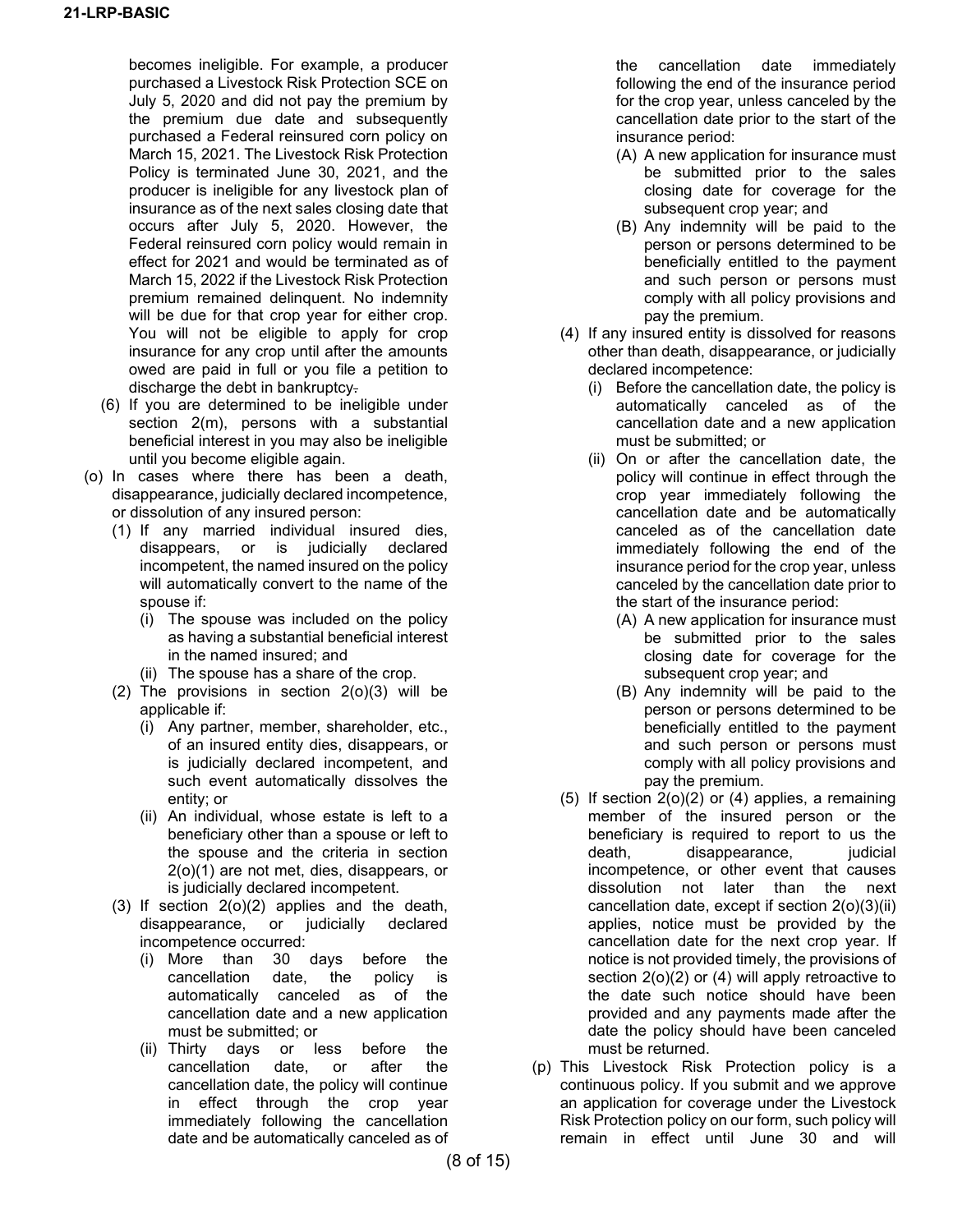automatically renew on July 1 thereafter unless cancelled or terminated pursuant to the terms of this policy. The SCE's are not continuous and are only effective for the period stated therein

- (q) We may cancel your policy if no premium is earned for three consecutive years.
- (r) The cancellation and termination dates for the policy are June 30. Portions of coverage under a SCE may be terminated prior to that date as specified in section 2(h).
- (r) Any person may sign any document relative to Federal crop insurance coverage on behalf of any other person covered by such a policy, provided that the person has a properly executed power of attorney or such other legally sufficient document authorizing such person to sign. You are still responsible for the accuracy of all information provided on your behalf and may be subject to any applicable consequences, if any information has been misreported.

### **3. Contract Changes.**

- (a) We may change the terms of your coverage under this policy from crop year to crop year.
- (b) Any changes in policy provisions and program dates will be published on RMA's website not later than the April 30th contract change date. You may request copies from your Livestock Risk Protection agent.
- (c) You will be notified, in writing, of changes to the Basic Provisions, SCEs, and the Special Provisions not later than 30 days prior to the cancellation date. Acceptance of changes will be conclusively presumed in the absence of written notice from you to change or cancel your insurance coverage.

### **4. Coverage Limitations.**

- (a) This policy does not cover any other peril except change in price, including, for example, mortality, condemnation, physical damage, disease, individual marketing decisions, local price aberrations, or any other cause of loss other than stated.
- (b) Insurance coverage will not be provided if you are ineligible under the contract or under any Federal statute or regulation.
- (c) We will not approve your application or any SCE:
	- (1) Unless such application or SCE is accepted by RMA;
	- (2) If the premium calculator (the computer program that determines your premium) or the RMA website is not operational;
	- (3) If the required data for establishing rates or coverage prices are not available because futures did not trade, there was insufficient trading volume, futures were not able to continue trading at the end of the day (if the price moved the maximum allowed by the exchange), required data were not reported, or the rates or coverage prices were not timely provided to RMA; or
- (4) If there has been a news report, announcement, or other event that occurs during or after trading hours that is believed by the Secretary of Agriculture, Manager of the Risk Management Agency, or other designated staff of the Risk Management Agency, to result in market conditions significantly different than those used to rate the Livestock Risk Protection program.
- (d) Coverage is not available under a SCE if the cause of the change in price is anything other than the unavoidable cause of loss, as specified in the Act.
- (e) Sales of all SCEs of a given class of livestock will be suspended for future sales periods if, based on CME market settlement information, at least four (4) of the relevant CME futures contracts have a daily price change equal or exceeding the Daily Price Limit for two (2) consecutive days. LRP sales will resume if and when there have been two (2) consecutive days without there being four (4) or more of the relevant CME futures contracts equaling or exceeding the Daily Price Limit. The relevant CME futures contract for each class of livestock is provided in the Special Provisions.
- (f) Once published by RMA, coverage prices and premium rates will not be changed as a result of any late revisions made by the publishers of the data.
- (g) You may not have any other FCIC reinsured livestock price policy covering the same class of livestock at the same time.
	- (1) If you do and if the duplication was intentional, you may be subject to the sanctions authorized under this policy, the Act, 7 CFR part 400, subpart R, or any other applicable statute.
	- (2) If we determine that such duplication was not intentional, the first coverage issued will continue in force and all duplicate coverage will be voided.
- (h) The maximum number of livestock or livestock product that can be insured during a crop year is stated in the SCE.

### **5. Premium.**

- (a) Coverage attaches on the effective date shown on the SCE and your premium is due and payable to us on the date of purchase unless a different premium billing date is provided actuarial documents.
- (b) Coverage will not attach if the premium is not paid in full on the date of purchase unless a different premium billing date is provided in actuarial documents.
- (c) The premium is earned and payable at the time coverage begins even if the premium is paid at the end of the endorsement period in accordance with section 5 (a). You will be billed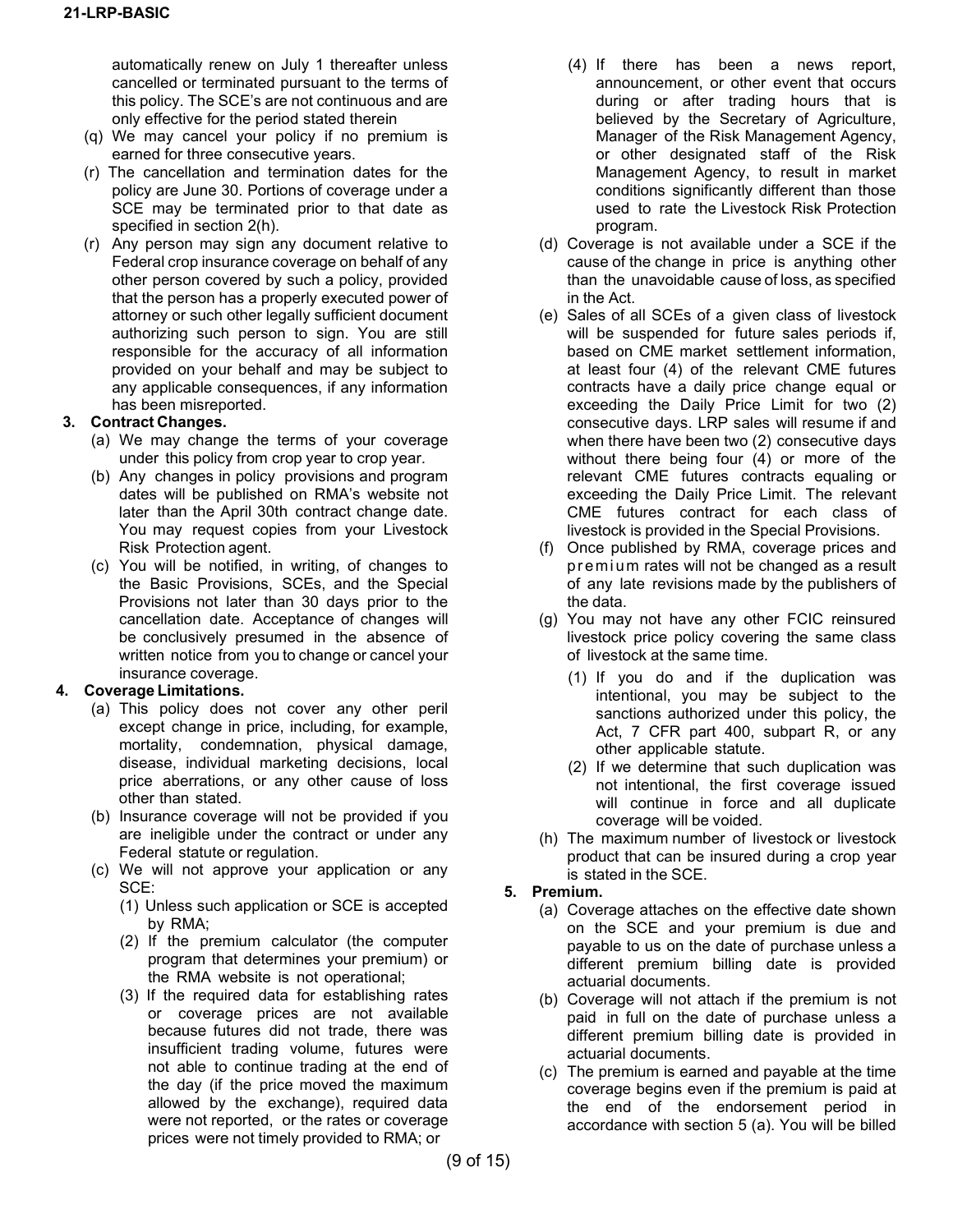for the premium on the date of purchase on the date of purchase unless a different premium billing date is specified in the actuarial documents.

- (d) When premium is due on the date of purchase, payment of such premium with a check that is returned for insufficient funds will result in coverage not attaching for the SCE and may result in your ineligibility for participation in any program administered under the authority of the Act.
- (e) Premium will be based on the information you provide in a SCE.
- (f) If you qualify as a beginning farmer or rancher; or veteran farmer or rancher, your premium subsidy will be 10 percentage points greater than the premium subsidy that you would otherwise receive, unless otherwise specified in the Special Provisions;
- (g) You will be ineligible for any premium subsidy paid on your behalf by FCIC for any policy issued by us if:
	- (1) USDA determines you have committed a violation of the highly erodible land conservation or wetland conservation provisions of 7 CFR part 12 as amended by the Agricultural Act of 2014; or
	- (2) You have not filed form AD-1026 with FSA for the reinsurance year by the premium billing date.
		- (i) Notwithstanding section 5(f)(2), you may be eligible for premium subsidy without having a timely filed form AD-1026: AD–1026 on file with FSA.
			- (A) For the initial reinsurance year if you certify by the premium billing date for your policy that you meet the qualifications as outlined in FCIC approved procedures for producers who are new to farming, new to crop insurance, a new entity, or have not previously been required to file form AD-1026; or
			- (B) If FSA approves relief for failure to timely file due to circumstances beyond your control or failure to timely provide adequate information to complete form AD-1026 in accordance with the provisions contained in 7 CFR part 12.
	- (ii) To be eligible for premium subsidy paid on your behalf by FCIC, it is your responsibility to assure you meet all the requirements for:
	- (A) Compliance with the conservation provisions specified in section 5(f)(1) of this section; and
	- (B) Filing form AD-1026 to be properly identified as in compliance with the conservation provisions specified in section 5(f)(1) of this section.
- (h) Premium or administrative fees owed by you will

be offset from an indemnity or prevented planting payment due you in accordance with section 2(m).

### **6. Insured Class.**

The insured class is that class specified on your approved application and SCEs.

#### **7. Share Insured.**

- (a) Only an insured share as an owner of the livestock or livestock product will be eligible for insurance under this policy.
	- (1) You may be requested to provide documents verifying ownership of your share of the livestock or livestock product insured under the SCE.
	- (2) Insured shares as a landlord, tenant, operator, or any other interest other than as an owner are not eligible for insurance under this policy.
	- (3) Insurance will apply only to the insured share owned by the person completing the application. Insurance will not extend to any other person having a share in the livestock or livestock product unless the application clearly states that the insurance is requested for an entity such as a partnership or a joint venture.
	- (4) If you transfer any part of your insured share during the insurance period to an eligible person, coverage will transfer in accordance with section 17.
- (b) We may consider any share reported by or for your spouse, child or any member of your household to be included in your share if there is no evidence that they had a separate interest in the livestock or livestock product. This does not abrogate the requirement in section 3 that all spouses provide their social security numbers as a substantial beneficial interest holder in the applicant or insured.

### **8. Insurance Period.**

- (a) Coverage begins on the covered livestock or livestock product on the effective date for each SCE.
- (b) Coverage ends on the covered livestock or livestock product on the end date stated on each SCE.

### **9. Indemnity Payments for Losses.**

- (a) The calculation for indemnity payments is found in the SCE.
- (b) In order to receive an indemnity, you must submit a claim to us on our form within sixty (60) days following the end date.
- (c) The indemnity payment shall be made within sixty (60) days following receipt by us of the properly executed claim form.
- (d) If the end date is on a Saturday, Sunday, or Federal holiday, or, if for any reason the relevant report is not available to us for that day or any other day of the ending period, then the actual ending value will be based on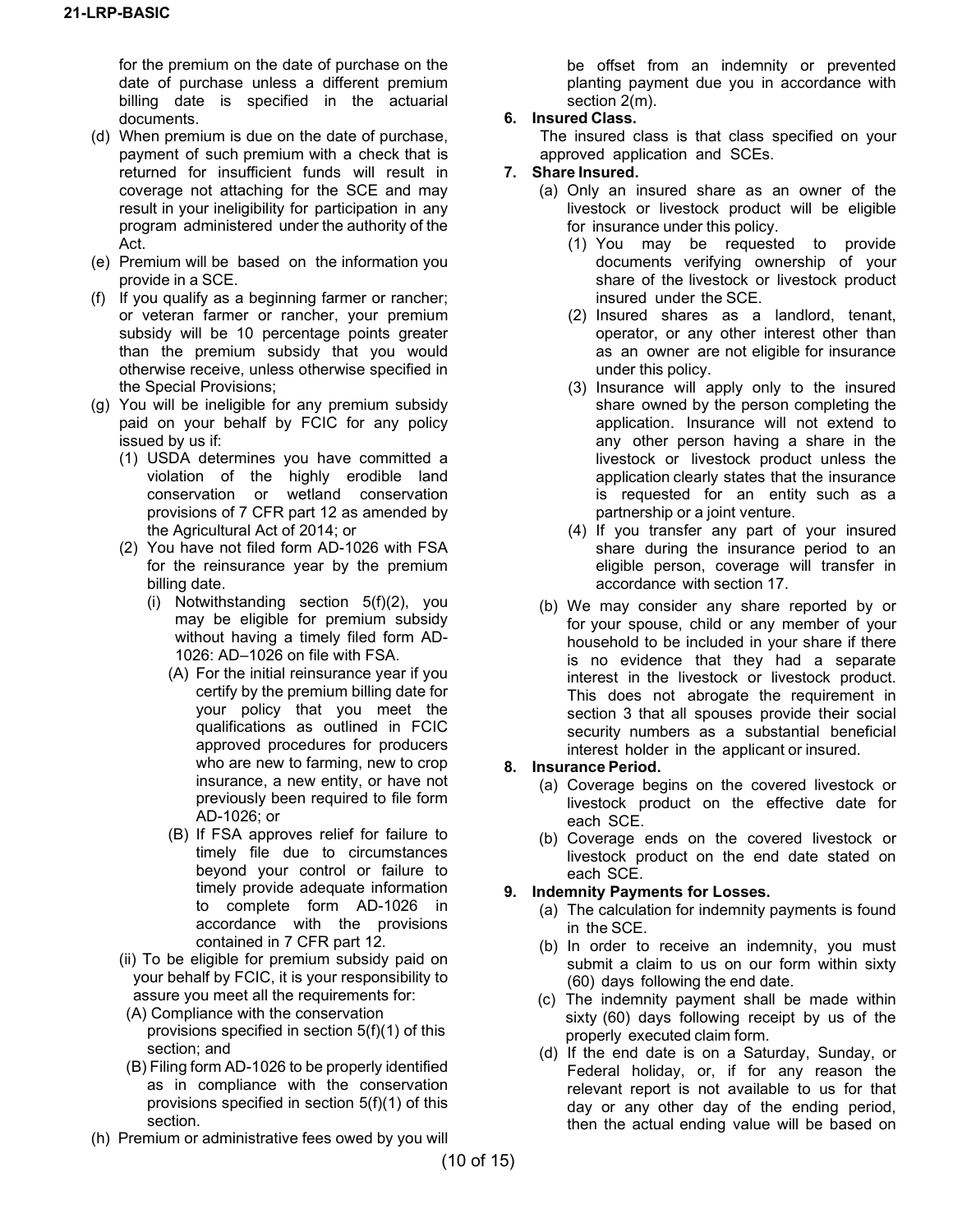the most recent reports made prior to that date. **10. Agricultural Commodities as Payment.**

- We will not accept any livestock or other agricultural commodity as compensation for payments due.
- **11. Mediation, Arbitration, Appeal, Reconsideration, and Administrative and Judicial Review.**
	- (a) If you do not agree with any determination made by us, the disagreement may be resolved through mediation in accordance with section 11(f). If the disagreement cannot be resolved through mediation, or you and we do not agree to mediation, you must timely seek resolution through arbitration in accordance with the rules of the American Arbitration Association (AAA), except as provided in sections 11(c) and (e), and unless rules are established by FCIC for this purpose. Any mediator or arbitrator with a familial, financial or other business relationship to you or us, or our agent or loss adjuster, is disqualified from hearing the dispute.
		- (1) All disputes involving determinations made by us are subject to mediation or arbitration. However, if the dispute in any way involves a policy or procedure interpretation, regarding whether a specific policy provision or procedure is applicable to the situation, how it is applicable, or the meaning of any policy provision or procedure, either you or we must obtain an interpretation from FCIC in accordance with 7 CFR part 400, subpart X or such other procedures as established by FCIC.
			- (i) Any interpretation by FCIC will be binding in any mediation or arbitration.
			- (ii) Failure to obtain any required interpretation from FCIC will result in the nullification of any agreement or award.
			- (iii) An interpretation by FCIC of a procedure may be appealed to the National Appeals Division in accordance with 7 CFR part 11.
		- (2) Unless the dispute is resolved through mediation, the arbitrator must provide to you and us a written statement describing the issues in dispute, the factual findings, the determinations and the amount and basis for any award and breakdown by claim for any award. The statement must also include any amounts awarded for interest.
			- (i) Failure of the arbitrator to provide such written statement will result in the nullification of all determinations of the arbitrator.
			- (ii) All agreements reached through settlement, including those resulting from mediation, must be in writing and contain at a minimum a statement of the issues in dispute and the amount of the settlement.
- (b) Regardless of whether mediation is elected:
	- (1) The initiation of arbitration proceedings must occur within one year of the date we denied your claim or rendered the determination with which you disagree, whichever is later;
	- (2) If you fail to initiate arbitration in accordance with section 11(b)(1) and complete the process, you will not be able to resolve the dispute through judicial review;
	- (3) If arbitration has been initiated in accordance with section 11(b)(1) and completed, and judicial review is sought, suit must be filed not later than one year after the date the arbitration decision was rendered; and
	- (4) In any suit, if the dispute in any way involves a policy or procedure interpretation, regarding whether a specific policy provision or procedure is applicable to the situation, how it is applicable, or the meaning of any policy provision or procedure, an interpretation must be obtained from FCIC in accordance with 7 CFR part 400, subpart X or such other procedures as established by FCIC. Such interpretation will be binding.
- (c) Any decision rendered in arbitration is binding on you and us unless judicial review is sought in accordance with section 11(b)(3). Notwithstanding any provision in the rules of the AAA, you and we have the right to judicial review of any decision rendered in arbitration.
- (d) If you disagree with any determination made by FCIC or any claim where FCIC is directly involved in the claims process or directs us in the resolution of the claim, you may obtain an administrative review in accordance with 7 CFR part 400, subpart J (administrative review) or appeal in accordance with 7 CFR part 11 (appeal).
	- (1) If you elect to bring suit after completion of any appeal, such suit must be filed against FCIC not later than one year after the date of the decision rendered in such appeal.
	- (2) Such suit must be brought in the United States district court for the district in which the insured livestock is located.
	- (3) Under no circumstances can you recover any attorney fees or other expenses, or any punitive, compensatory or any other damages from FCIC.
- (e) In any mediation, arbitration, appeal, administrative review, reconsideration or judicial process, the terms of this policy, the Act, and the regulations published at 7 CFR chapter IV, including the provisions of 7 CFR part 400, subpart P, are binding. Conflicts between this policy and any state or local laws will be resolved in accordance with section 21. If there are conflicts between any rules of the AAA and the provisions of your policy, the provisions of your policy will control.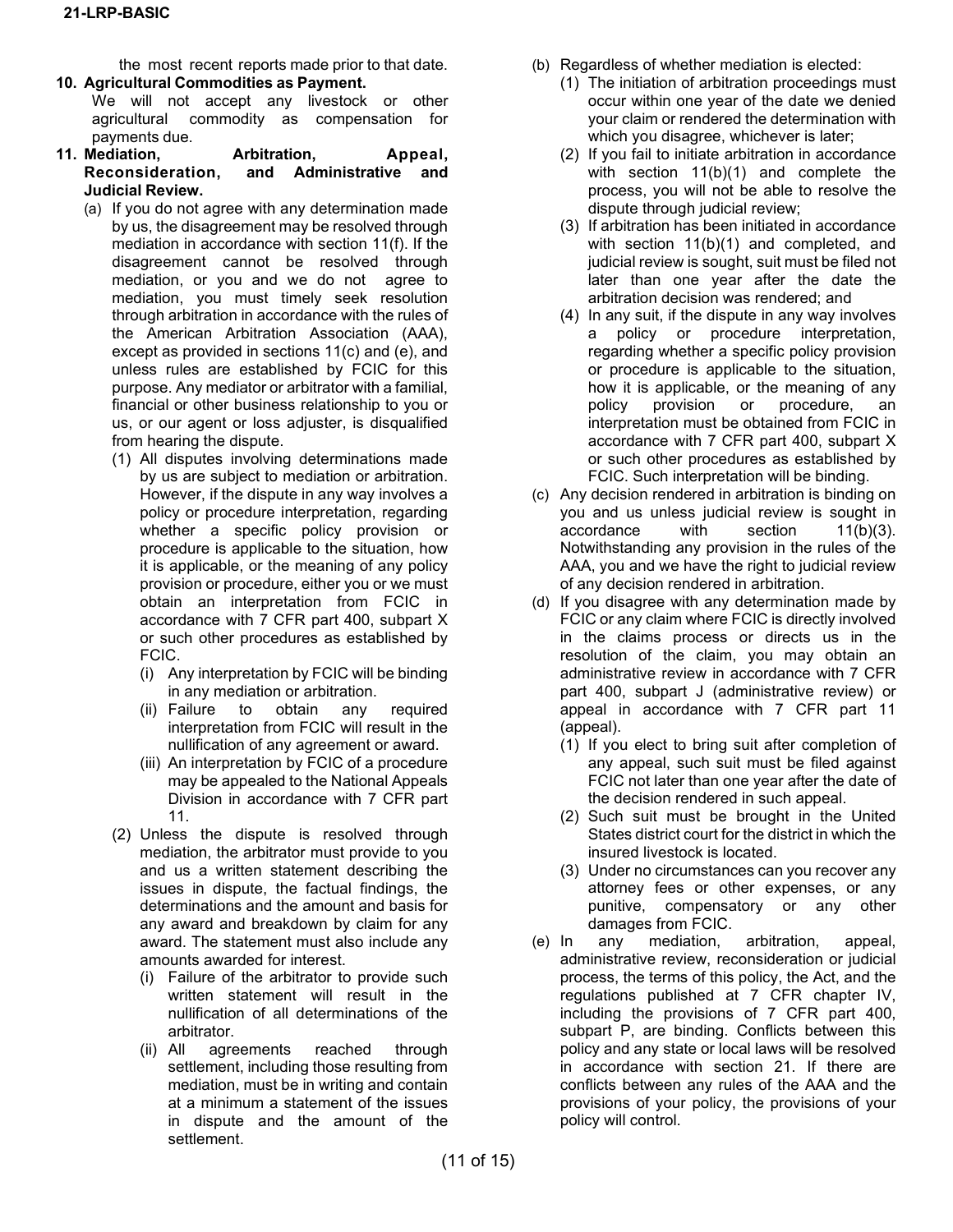- (f) To resolve any dispute through mediation, you and we must both:
	- (1) Agree to mediate the dispute;
	- (2) Agree on a mediator; and
	- (3) Be present or have a designated representative who has authority to settle the case present, at the mediation.
- (g) Except as provided in section 11(h), no award or settlement in mediation, arbitration, appeal, administrative review or reconsideration process or judicial review can exceed the amount of liability established or which should have been established under the policy, except for interest awarded in accordance with section 15.
- (h) In a judicial review only, you may recover attorney's fees or other expenses, or any punitive, compensatory or any other damages from us only if you obtain a determination from FCIC that we, our agent or loss adjuster failed to comply with the terms of this policy or procedures issued by FCIC and such failure resulted in you receiving a payment in an amount that is less than the amount to which you were entitled. Requests for such a determination should be addressed to the following: USDA/RMA/Deputy Administrator of Compliance/ Stop 0806, 1400 Independence Avenue, SW., Washington, D.C. 20250-0806.
- (i) If FCIC elects to participate in the adjustment of your claim, or modifies, revises or corrects your claim, prior to payment, you may not bring an arbitration, mediation or litigation action against us. You must request administrative review or appeal in accordance with section 11(d).
- (j) Any determination made by FCIC that is a matter of general applicability is not subject to administrative review under 7 CFR part 400, subpart J or appeal under 7 CFR part 11. If you want to seek judicial review of any FCIC determination that is a matter of general applicability, you must request a determination of non-appealability from the Director of the National Appeals Division in accordance with 7 CFR 11.6 before seeking judicial review.
- **12. Access to Insured Livestock and Records, and Record Retention.**
- (a) We, any person designated by us, and any employee designated by a USDA agency, reserve the right to perform random, on-site inspections to verify insured share or disposition of the insured livestock. Inspections will be conducted in accordance with generally accepted herd health practices.
- (b) For three years after the end date of any SCE, you must retain, and provide upon our request, or the request of any person designated by us or any employee designated by a USDA agency, complete records of the ownership of your share and disposition of all the livestock or livestock product that were insured for the applicable period. We may extend the record retention period beyond three

years by notifying you of such extension in writing. Your failure to keep and maintain such records will result in a denial of an indemnity under the SCE. Because no indemnity is due as a result of a breach of this policy, all premiums will still be owed.

- (c) Documents deemed sufficient to support verification of ownership include, but are not limited to: Bills of sale from prior owners; financing and credit documents secured by the insured livestock or livestock product; written statements from third parties such as feed suppliers or veterinarians who have visited the farm or ranch, who visually identified the livestock listed on the SCE and can attest to your ownership of the identified livestock; or bills of sale for the covered livestock or livestock product.
- (d) Records of any mediation, arbitration, or litigation involving the insured livestock must be made available to us, any person designated by us, or any employee designated by a USDA agency.
- (e) Our representative and any employee designated by a USDA agency, will, at any time during the record retention period, have access to:
	- (1) Any records relating to this insurance at any location where such records may be found or maintained; and
	- (2) The farm, ranch, feedlot or any other facility related to the production of livestock or livestock product by you.
- (f) By applying for insurance under the authority of the Act or by continuing insurance for which you previously applied, you authorize us, any employee designated by a USDA agency, or any person acting for us, to obtain records relating to the insured livestock or livestock product from any person who may have custody of those records including, but not limited to, banks and other lenders, feedlots, cooperatives, marketing associations, suppliers, and accountants. You must assist us in obtaining all records, which we request from third parties.

## **13. Conformity to Food Security Act of 1985.**

Although your violation of a number of federal statutes, including the Act, may cause cancellation, termination, or voidance of your insurance contract, you should be specifically aware that your policy will be canceled if you are determined to be ineligible to receive benefits under the Act due to violation of the controlled substance provisions (title XVII) of the Food Security Act of 1985 (Pub. L. 99-198) and the regulations promulgated under the Act by USDA. Your insurance policy will be canceled if you are determined, by the appropriate Agency, to be in violation of these provisions. We will recover any and all monies paid to you or received by you during your period of ineligibility, and your premium will be refunded, less an amount for expenses and handling equal to 20 percent of the premium paid or to be paid by you.

## **14. Amounts Due Us.**

(a) Interest will accrue at the rate of 1.25 percent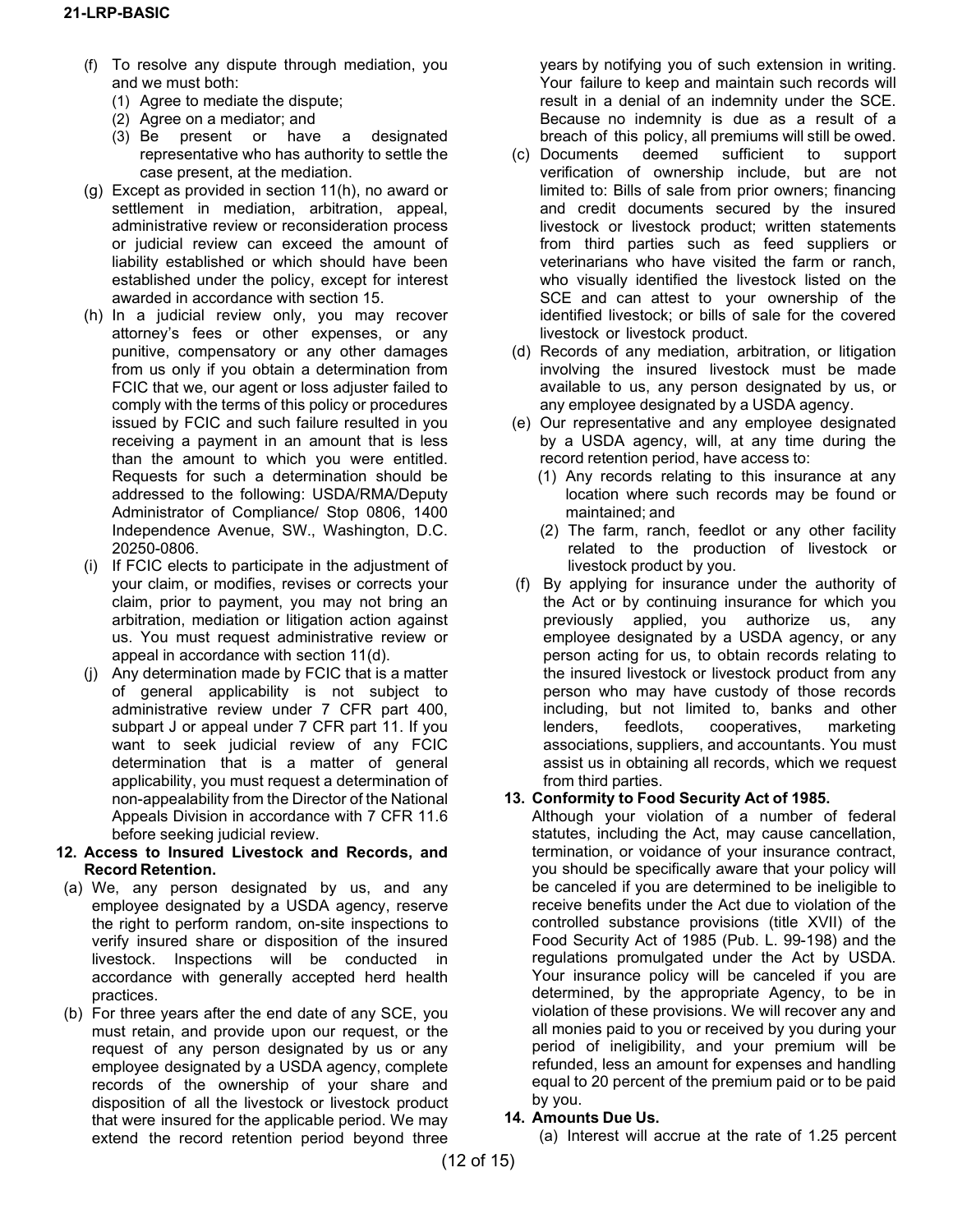simple interest per calendar month, on any amount due us. Interest will start to accrue on the date that notice is issued to you for the collection of the amount due. Amounts found due under this paragraph will not be charged interest if payment is made within 30 days of issuance of the notice. The amount will be considered delinquent if not paid by the date specified in the notice issued by us.

- (b) For checks submitted to pay premium that are returned for insufficient funds, interest will start to accrue on the effective date.
- (c) All amounts paid will be applied first to expenses of collection if any, second to the reduction of accrued interest, and then to the reduction of the principal balance.
- (d) If we determine that it is necessary to contract with a collection agency or to employ an attorney to assist in collection, you agree to pay all of the expenses of collection.
- (e) Amounts owed to us by you may be collected in part through administrative offset from payments you receive from United States government agencies in accordance with 31 U.S.C. chapter 37.

#### **15. Payment and Interest Limitations**.

We will pay simple interest computed on the net indemnity ultimately found to be due by us or by a final judgment of a court of competent jurisdiction from and including the 61st day after the date you sign, date, and submit to us the properly completed claim on our form. Interest will be paid only if the reason for our failure to timely pay is NOT due to your failure to provide a properly completed claim form to us. The interest rate will be that established by the Secretary of the Treasury under section 12 of the Contract Disputes Act of 1978 (41 U.S.C. 611) and published in the Federal Register semiannually on or about January 1 and July 1 of each year and may vary with each publication.

### **16. Concealment, Misrepresentation or Fraud.**

- (a) If you have falsely or fraudulently concealed the fact that you are ineligible to receive benefits under the Act or if you or anyone assisting you has intentionally concealed or misrepresented any material fact relating to this policy:
	- (1) This policy, including all SCEs, will be voided for each crop year in which the concealment, fraud, or misrepresentation occurred; and
	- (2) You may be subject to remedial sanctions in accordance with 7 U.S.C. 1515(h) and 7 C.F.R. part 400, subpart R.
- (b) Even though the policy is void, you will still be required to pay 20 percent of the premium that you would otherwise be required to pay to offset costs incurred by us in the service of this policy. If previously paid, the balance of the premium will be returned. Even though the policy is void, you may still be required to pay the

administrative and operating expenses of the approved insurance provider contained on your premium billing statement percent of the premium due under the policy to offset costs incurred by us in the service of this policy. If previously paid, the balance of the premium will be refunded.

- (c) Voidance of this policy will result in you having to reimburse all indemnities paid for the crop year in which the voidance was effective
- (d) Voidance will be effective on the first day of the SCE for the crop year in which the act occurred and will not affect the policy for subsequent crop years unless a violation of this section also occurred in such crop years.
- (e) If you willfully and intentionally provide false or inaccurate information to us or FCIC or you fail to comply with a requirement of FCIC, in accordance with 7 CFR part 400, subpart R, FCIC may impose on you:
	- (1) A civil fine for each violation in an amount not to exceed the greater of:
		- (i) The amount of the pecuniary gain obtained as a result of the false or inaccurate information provided or the noncompliance with a requirement of FCIC; or
		- (ii) \$10,000; and
	- (2) A disqualification for a period of up to 5 years from receiving any monetary or nonmonetary benefit provided under each of the following:
		- (i) Any crop insurance policy offered under
		- the Act;<br>ii) The F Farm Security and Rural Investment Act of 2002 (7 U.S.C. 7333 et seq*.*);
		- (iii) The Agricultural Act of 1949 (7 U.S.C. 1421 et seq*.*);
		- (iv) The Commodity Credit Corporation Charter Act (15 U.S.C. 714 et seq*.*);
		- (v) The Agricultural Adjustment Act of 1938 (7 U.S.C. 1281 et seq.);
		- (vi) Title XII of the Food Security Act of 1985 (16 U.S.C. 3801 et seq*.*);
		- (vii) The Consolidated Farm and Rural Development Act (7 U.S.C. 1921 et seq*.*); and
		- (viii)Any federal law that provides assistance to a producer of an agricultural commodity affected by a crop loss or a decline in the prices of agricultural commodities.

### **17. Transfer of Coverage and Right to Indemnity.**

(a) If you transfer any part of your insured share during the period of insurance, you may transfer your coverage rights if the transferee is eligible for livestock insurance. We will not be liable for any more than the liability determined in accordance with your policy that existed before the transfer occurred. The transfer of

(13 of 15)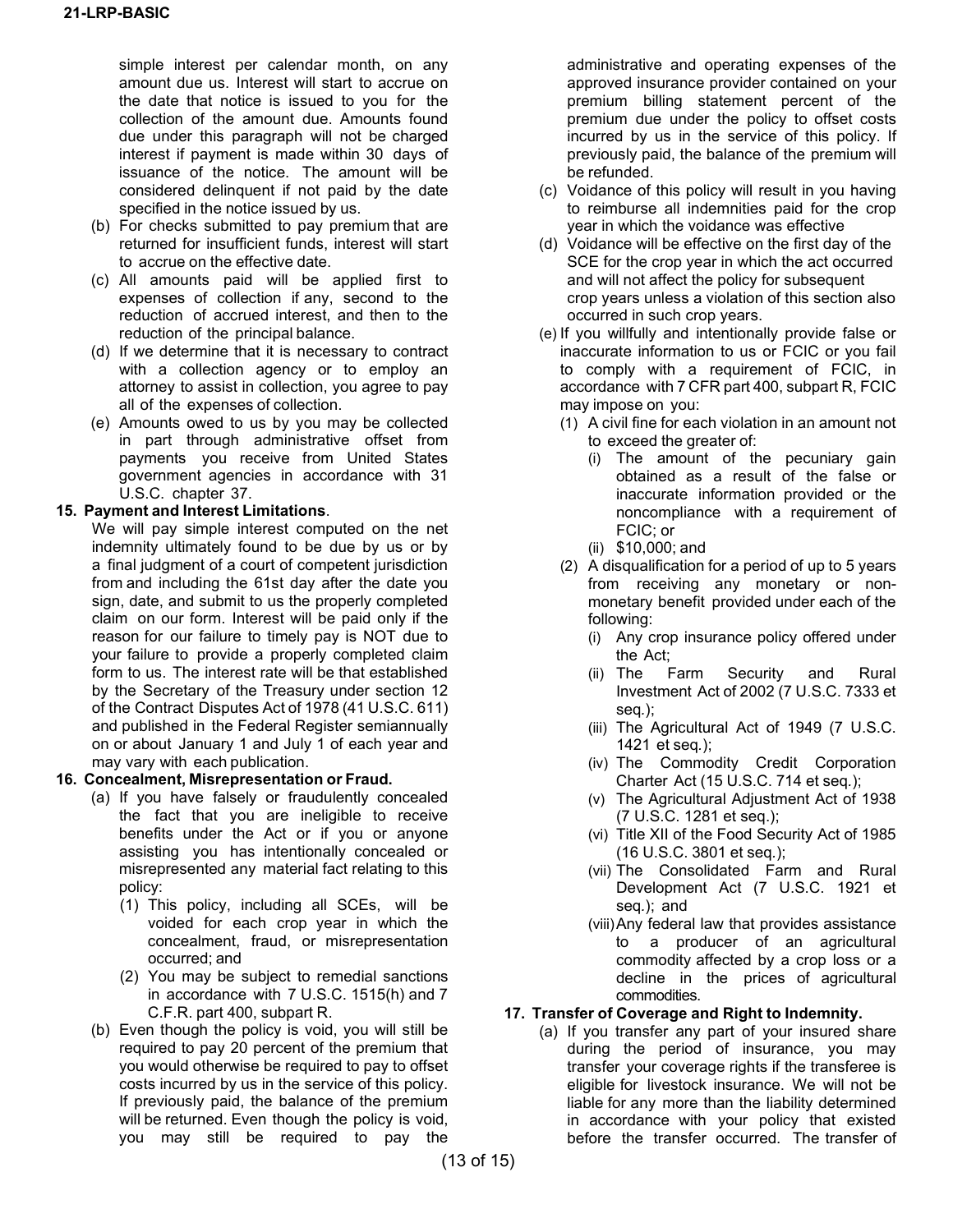coverage rights must be on our form and will not be effective until approved by us in writing.

(b) The transferee shall have all rights and responsibilities under this policy consistent with the transferee's interest. If the transferee is not eligible for livestock insurance for any reason, and the transfer occurs before the final 30 days of the insurance period, or if you fail to inform us of a transfer by the end date or within 30 days of the transfer whichever is later, then the transferred portion of the coverage will be terminated and no premium for that portion will be refunded.

#### **18. Assignment of Indemnity.**

If you have a share in the insured livestock or livestock product, you may assign to another party your right to an indemnity. The assignment must be on our form and will not be effective until approved in writing by us. The assignee will have the right to submit the claim form as required by the policy. We will honor the terms of the assignment only if we can accurately determine the amount of the claim. However, no action will lie against us for failure to do so.

### **19. Descriptive Headings.**

The descriptive headings of the various policy provisions are for convenience only and are not intended to affect the construction or meaning of any of the policy provisions.

#### **20. Notices.**

- (a) All notices required to be given by you must be in writing and received by your insurance agent within the designated time unless otherwise provided by the notice requirement. Notices required to be given immediately may be by facsimile, electronic mail, or delivered in person. Time of the notice will be determined by the time of our receipt of the written notice. If the date by which you are required to submit a report or notice falls on Saturday, Sunday, or a Federal holiday, or, if your agent's office is, for any reason, not open for business on the date you are required to submit such notice or report, such notice or report must be submitted on the next business day.
- (b) All policy provisions, notices and communications required to be sent by us to you will be:
	- (i) Provided by electronic means, unless:
		- (A) We do not have the ability to transmit such information to you by electronic means; or
		- (B) You elect to receive a paper copy of such information;
	- (ii) Sent to the location specified in your records with your crop insurance agent; and
	- (iii) Will be conclusively presumed to have been received by you.

#### **21. Applicability of State and Local Statutes.**

If the provisions of this policy conflict with statutes of the State or locality in which this policy is issued,

these policy provisions will prevail. State and local laws and regulations in conflict with federal statutes, this policy, and the applicable regulations do not apply to this policy.

### **22. Multiple Government Benefits**

- (a) If you are eligible to receive an indemnity under this plan of insurance and are also eligible to receive benefits for the same loss under any other USDA program, you may receive benefits under both programs unless specifically limited by the insurance contract or by law.
- (b) The total amount received from all such sources may not exceed the amount of your actual loss. The total amount of the actual loss is the difference between the fair market value of the insured commodity before and after the loss, based on your records and the highest amount of insurance available for the commodity.
- (c) USDA will determine and pay the additional amount due you for any applicable USDA program after first considering the amount of any insurance indemnity.

#### **23. Subrogation.**

If you purchase another policy not issued under the authority of the Act on covered livestock and receive an indemnity under such policy for the same peril for which you received an indemnity under this policy, we will add all indemnities payable under the other policies to the indemnity payable under this policy. If the sum exceeds the higher of the value of the livestock or livestock product at the inception of any of the policies, we will reduce our indemnity payment by the excess, but premium will not be reduced.

### **24. Correction of Errors**

- (a) In addition to any other corrections allowed in your policy subject to section 24(b), we may correct:
	- (1) Within 60 days after the sales closing date, any incorrect information on your application or SCE or provided by the sales closing date, including identification numbers for you and any person with a substantial beneficial interest in you, to ensure that the eligibility information is correct and consistent with information reported by you to any USDA agency;
	- (2) Within 30 days of any subsequent correction of data by FSA, erroneous information corrected as a result of verification of information; and
	- (3) At any time, any incorrect information caused by electronic transmission errors by us or errors made by any agency within USDA in transmitting the information provided by you for purposes of other USDA programs.
- (b) Corrections may be made but will not take effect for the current crop year if the correction would allow you to:
	- (1) Avoid ineligibility requirements for insurance or obtain a disproportionate benefit under the crop insurance program or any related

(14 of 15)